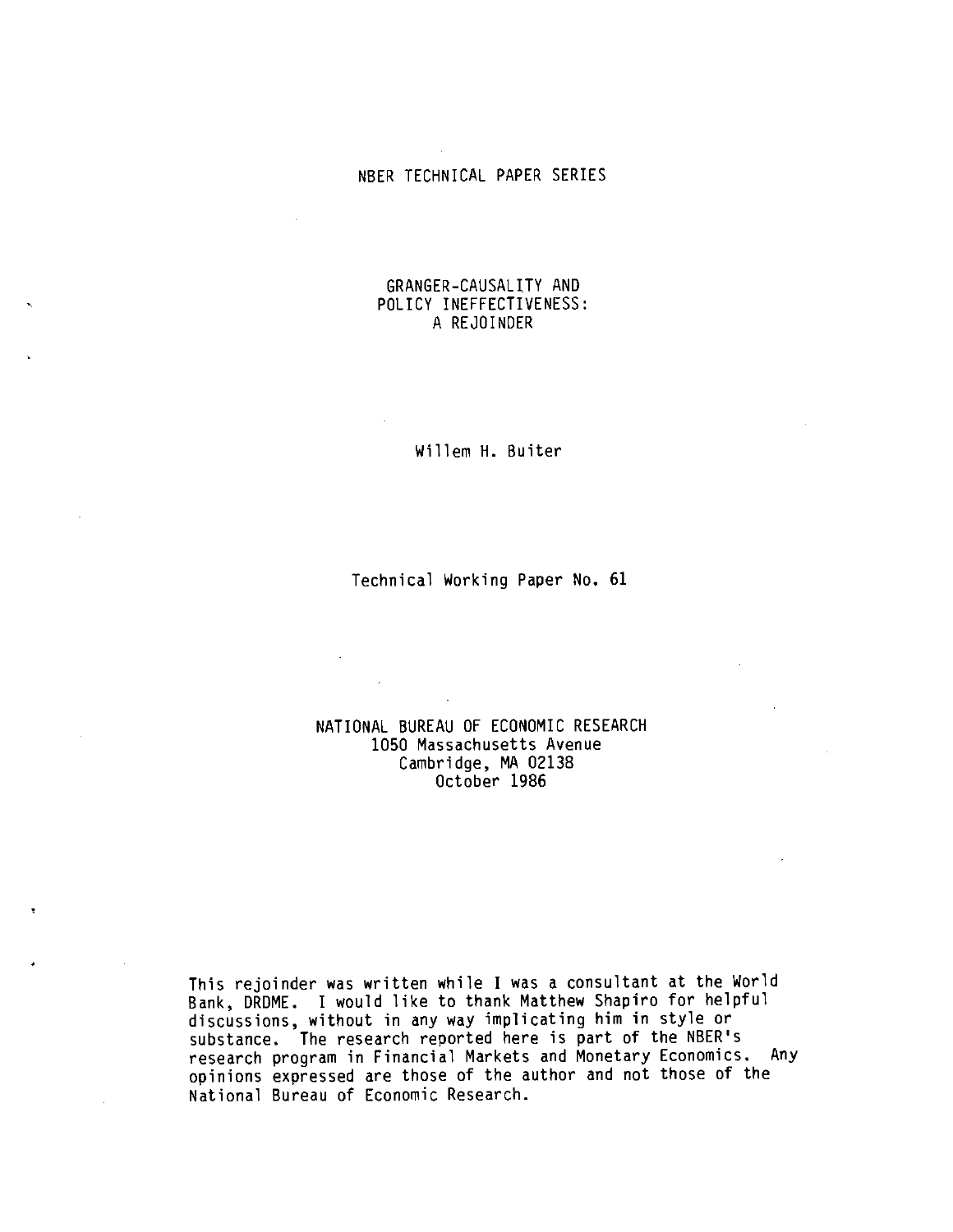NBER Technical Paper #61 October 1986

## Granger—Causality and Policy Ineffectiveness; A Rejoinder

#### ABSTRACT

In an earlier paper "Granger—causality and Policy Effectiveness," Economica [1984], 1 showed that for a policy instrument x to Granger—cause some target variable y is not necessary for x to be useful in controlling y. (The argument that it is not sufficient was already familiar, e.g. from the work of Sargent). Using a linear rational expectations model I showed that x would fail to Branger—cause y (while y did, in some cases, Granger-cause  $x)$  if  $x$  were set by a variety of optimal, time—consistent or ad hoc policy feedback rules. Yet in all the examples, x was an effective policy instrument.

In response to some comments by Professor Granger, I now show that my earlier results are unaffected when the following 3 concessions to "realism" are made:

- 1. Controllers do not have perfect control of the instruments (this was already allowed for in my earlier paper).
- 2. Governments may use a different information set to determine instruments than that used by the public.
- 3. The controller may not have perfect specifications and estimates of models of the economy.

The analysis confirms that 6ranger—causality tests are uninformative about the presence, absence, degree or kind of policy (in) effectiveness.

> Willem H. Buiter Economics Department Yale University 37 Hillhouse Avenue New Haven, CT 06520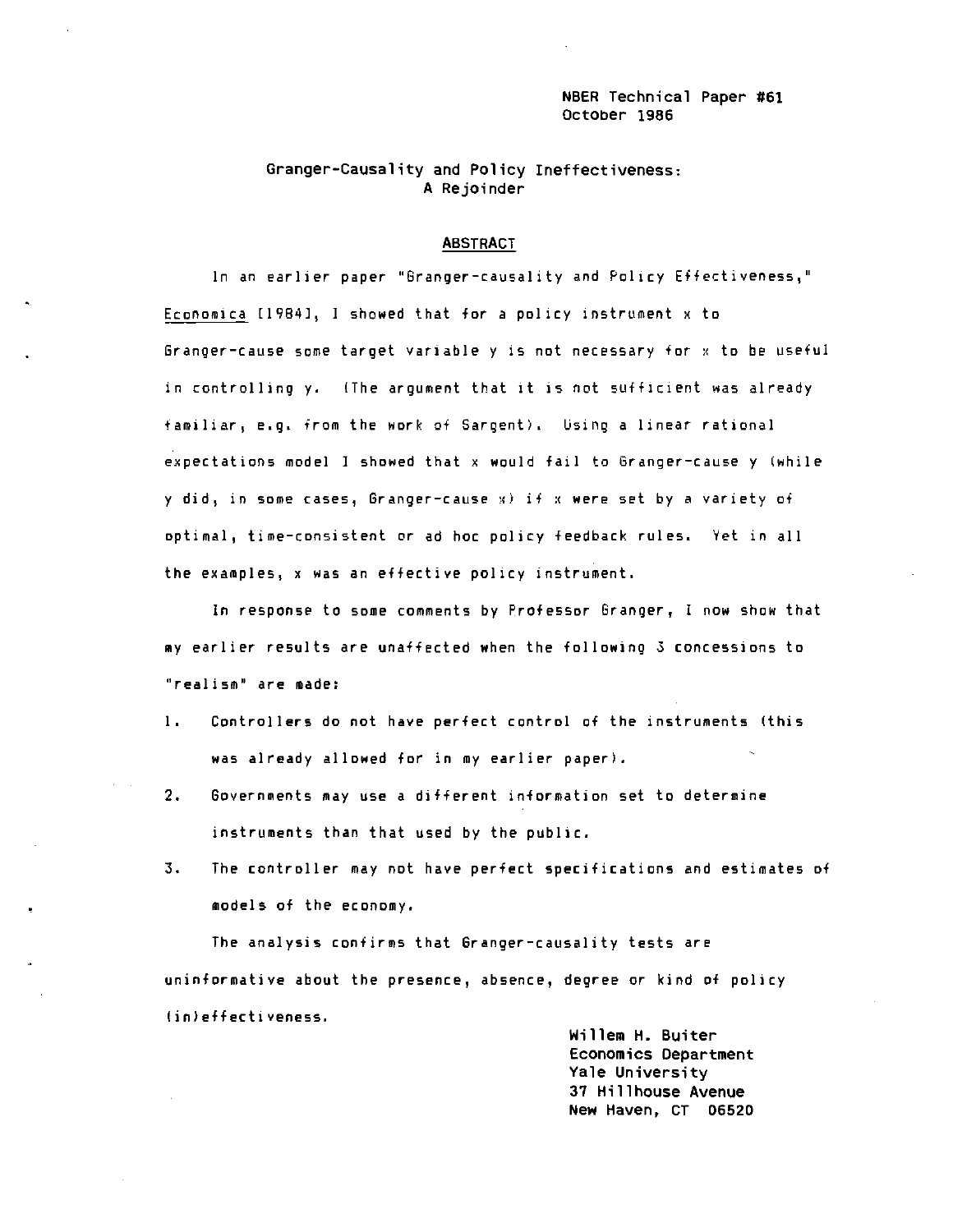In my (1984) paper, "Granger-causality and Policy Effectiveness," I argued that "Granger—causality" is unnecessary and insufficient for policy effectiveness. Since it was already weLl—established that the fact that a policy instrument x Granger-caused some economic variable y, did not imply that x could be used to control or influence y (see e.g. Sargent [1976]), my paper focused on the case where x does not Granger-cause y yet can be used to influence or control y. I established this in the context of linear rational expectations models with known, constant coefficients, by demonstrating that x would fail to Granger—cause y (while y did, in some cases Granger—cause x) if x were set by a variety of Optimal., time—consistent or ad—hoc (stochastic or non—stochastic) linear feedback rules. Yet in all the examples chosen, x was an effective policy instrument: different values of  $x_r$  (different realizations of  $x_r$ ) were cet par. associated with different values of  $y_{r+1}$ (different realizations of  $y_{r+i}$ ) i  $\geq 0$ , and different (linear feedback) rules governing x did generate different conditional and/or unconditional distribution functions for y.

In his response to my paper professor Granger (1986) does not dispute that the examples I gave were correct. Rather than attacking the logic of my argument, its relevance is denied:

> "However, the framework considered by Buiter is academic, sterile and quite unrealistic and is thus a very special. situation. To make it more realistic three further items need consideration:

- (i) controllers do not have perfect control of the instruments,
- (ii) governments may use a different information set  $I<sub>r</sub>$  to determine instruments than that used by the public,  $\Omega_{\alpha}$ , to form expectations and to anticipate instrumental variables, and
- (iii) economy controllers in practice do not have perfectly formed specifications and estimates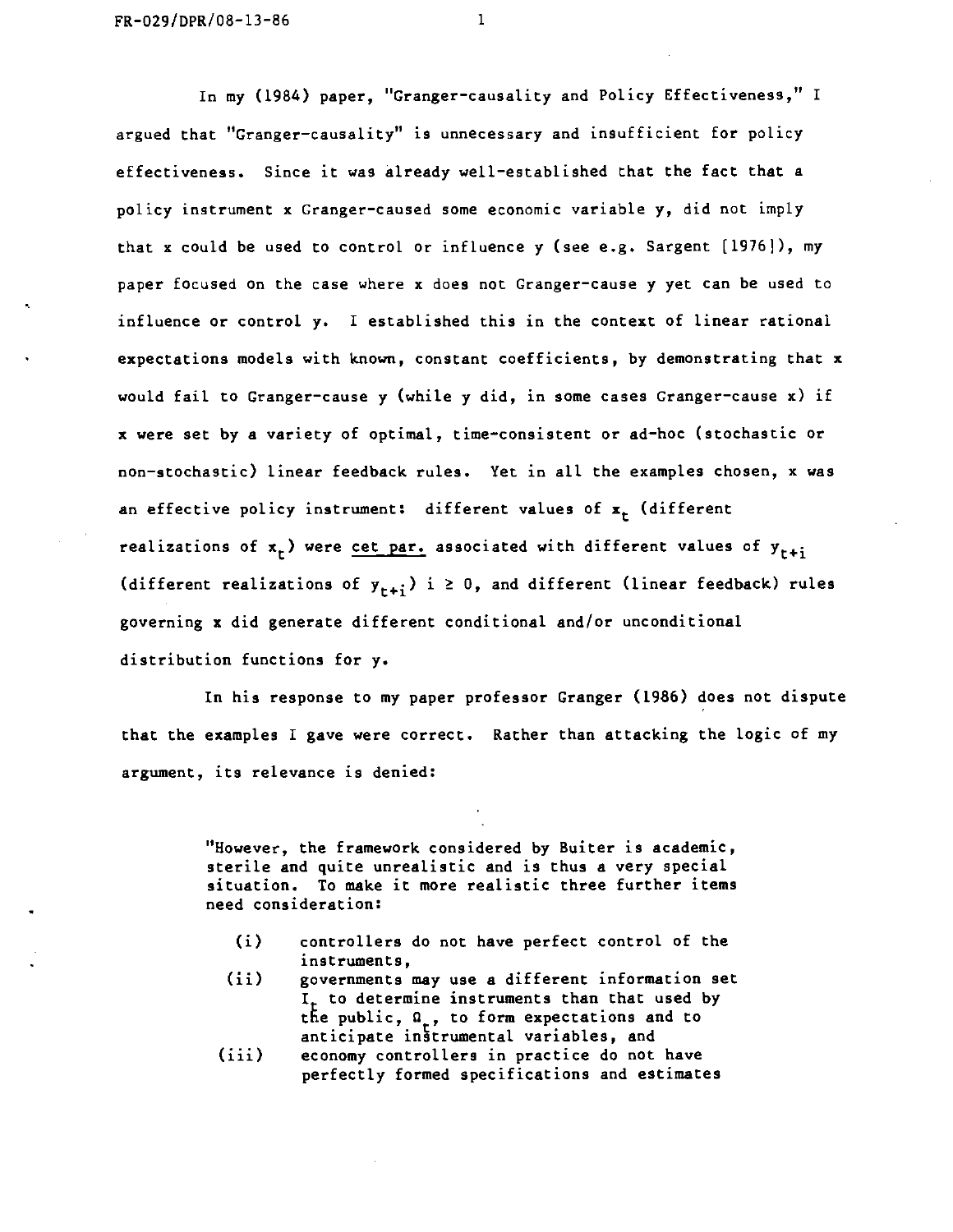of models of the economy ..., they do not have a consistent or cLear—cut value for the target or desired vaLues for endogenous variables and they do not have a specific cost function, .... They may thus appear to be behaving irrationally or sub-optimally by a public using a different model, a different information set and an assumed set of targets and cost functions."  $(Granger [1986], pp. 7-8)$ .

I shall show that Professor Granger's points (i), (ii) and (iii) are irrelevant for the issue of the informativeness concerning policy effectiveness of Granger-causality tests. This will be done using his own suggested modifications of my formal framework.

In my (1984) paper, the model of the economy was that given in (1).

(1) 
$$
Y_t = A Y_{t-1} + B_1 E(Y_{t+1} | \Omega_{t-1}) + B_2 E(Y_t | \Omega_{t-1}) + C x_t + b_t + u_t
$$

 $Y_t$  is a vector of state, target or endogenous variables,  $x_t$  a vector of instruments,  $b_t$  a vector of exogenous variables and  $u_t$  a white noise disturbance vector assumed to be orthogonal both to the private sector's information set  $\Omega_{r-1}$  and to the public sector's information set  $I_{r-1}$ . E is the mathematical expectation operator.

For simplicity and notational economy, and because none of Professor Granger's objections to my paper are affected by it, I shall in this rejoinder purge the model of expectations and exogenous variables, i.e.  $B_1 = B_2 = b_t$  = 0. Therefore, the model of the economy (Professor Granger's "plant equation") is

(2)  $Y_t = AY_{t-1} + Cx_t + u_t$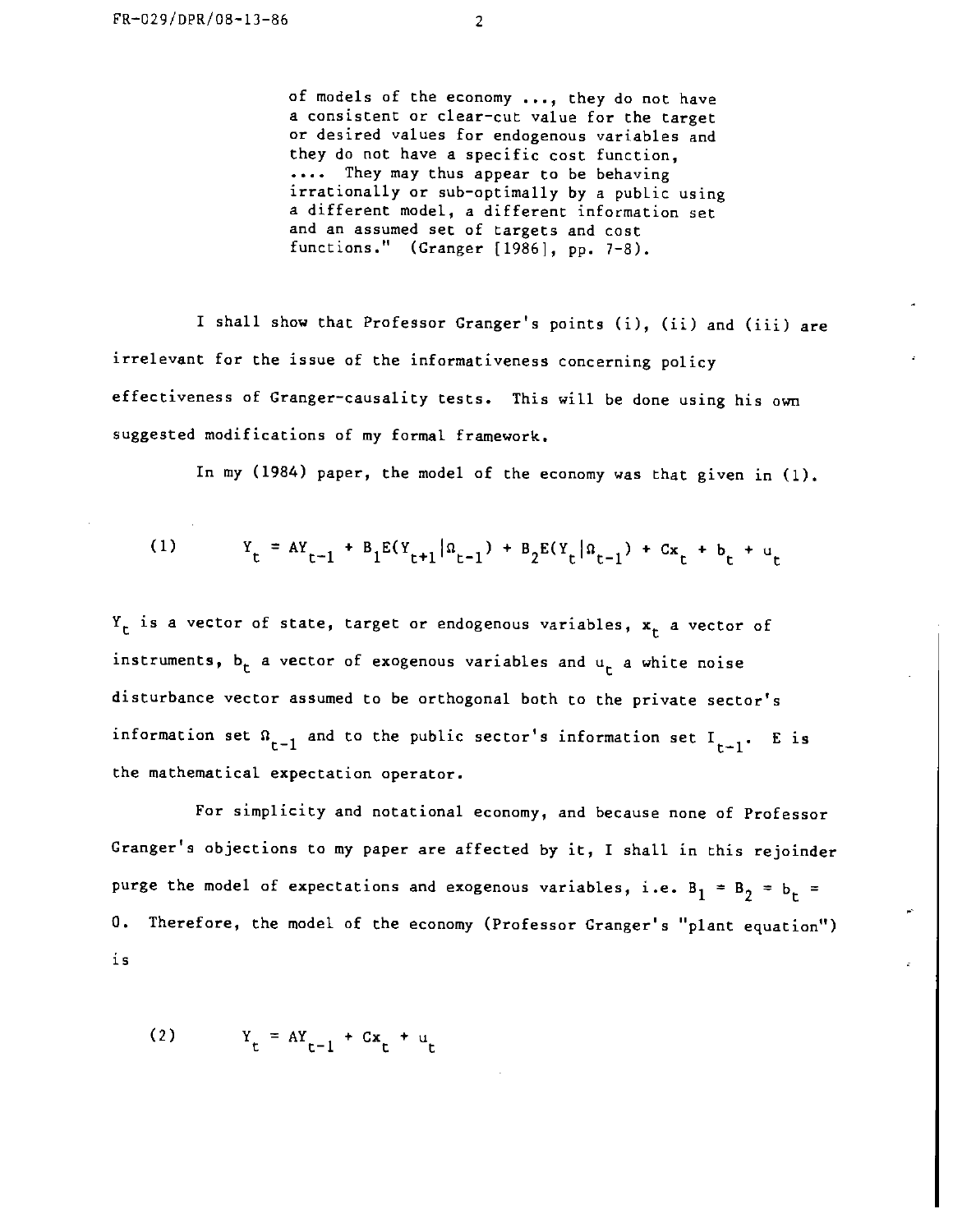### Inside Lags and Outside Lags

Professor Granger objects to the notion of an instantaneous, immediate or contemporaneous effect of x on Y.

> "[Because of the timing question, the usual notion of  $x_{\tau}$ causing y, with Lags inherent in the definition of causation, will here be denoted as  $x_{t-1}$  causing  $y_t$ ]" (Cranger [1986), p. 3).

I consider it unnecessarily restrictive to rule out instantaneous effects from  $x_t$  on  $y_t$ , since automatic (fiscal) stabilizers are assumed to work in precisely that manner, but in the interest of maximizing the common ground I would be quite happy to grant Professor Granger a lag, in which case equation  $(2)$  becomes:

$$
(2') \t Yt = AYt-1 + BXt-1 + ut
$$

Professor Granger's arguments about timing appear, however, to confuse what in the economic policy literature have long been called "inside lags" and "outside lags" in the policy process. The inside lag is the lag between the period, t say, in which an instrument value  $x<sub>r</sub>$  is realized and the first period,  $t - \tau_i$ ,  $\tau_i \ge 0$  say, in which the full information  $I_{t-\tau_i}$  was available on which the controller based his or her decision concerning  $x_r$ . The inside lag reflects the many sources of delay in the policy design and implementation process.

The outside lag is the minimal lag,  $\tau_0 \ge 0$  say, between the period in which a value for the control is realized,  $t = \tau_0$ , say, and the period in which it has its first effect on the endogenous variable, t. In equation (2)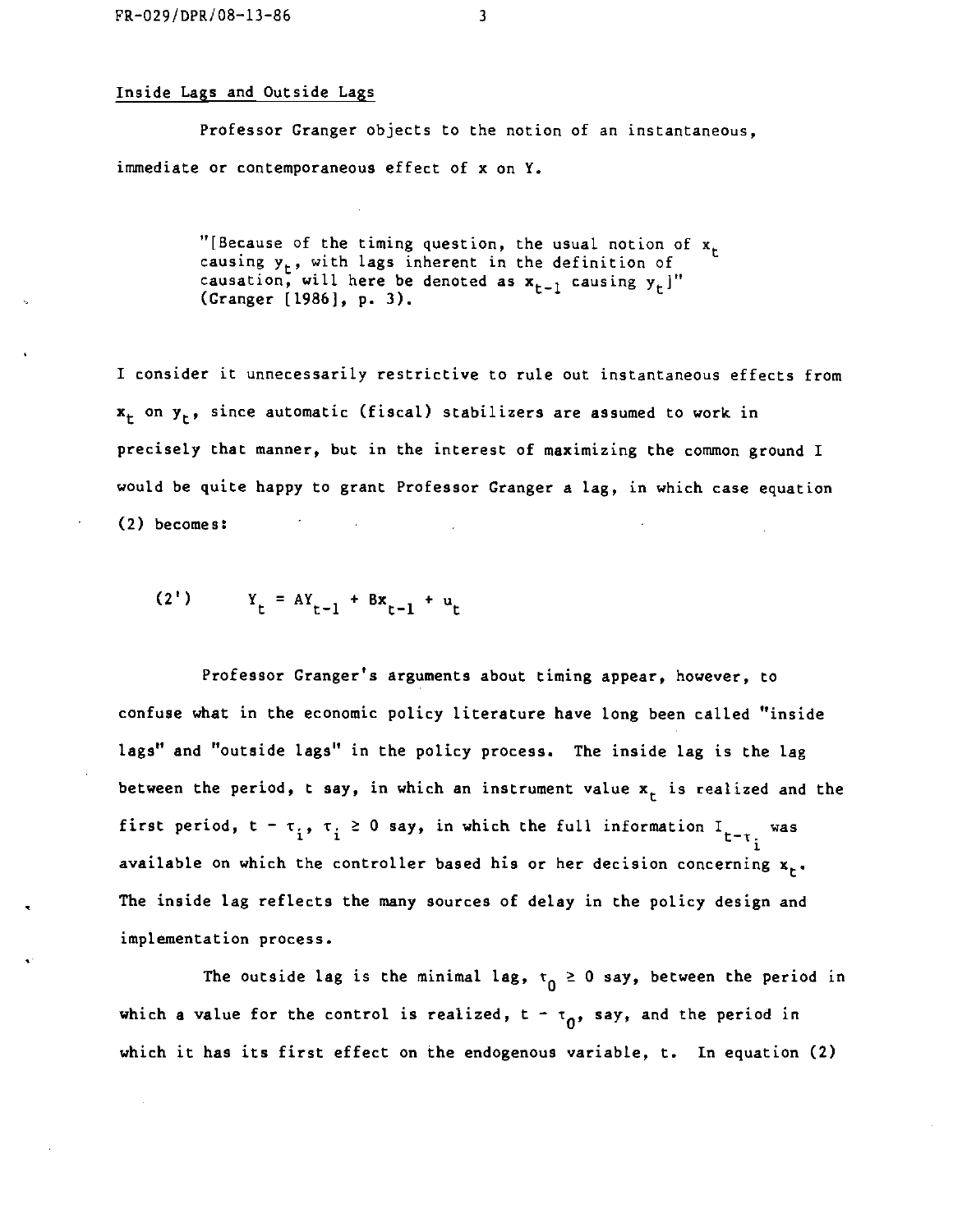the outside lag is 0, in equation (2') it is 1. The inside lag hasn't been specified yet. In equations (3a, b) below it is 1. A non-economic example may help. Let t be the period in which the French government explodes an Hbomb;  $t-i$ ,  $i \ge 0$  the period in which the decision was taken to explode that bomb in period t, or the period with the most recent information that was still reflected in the decision to stage the explosion at t; and t+j,  $j \ge 0$ the first period in which the fallout reaches Australia. Here j is the outside lag and i the inside lag.

In his rejection of instantaneous causation, Professor Granger seems to argue for a minimal outside lag of one period. He also appears to argue in favor of (at least) a one period inside lag, since, using his notation,  $x<sub>r</sub>$  is specified as:

$$
(3a) \qquad x_t = w_{t-1} + e_t
$$

 $\mathcal{L}^{\mathcal{L}}$  , where  $\mathcal{L}^{\mathcal{L}}$  is the contract of the  $\mathcal{L}^{\mathcal{L}}$ 

where  $e_t$  is white noise with respect to the information set  $I_{t-1}$ .  $e_t$  is a policy implementation error.

(3b) 
$$
w_{t-1} = E[x_t | I_{t-1}]
$$

The final equation Professor Cranger appears to favor does, however, not appear to have any outside lag. Since my results concerning Granger causality and policy effectiveness hold for any inside and/or outside lags, I am happy to follow Professor Granger's lead here and to use equations (2) and  $(3a, b)$  rather than  $(2')$  and  $(3a, b)$ .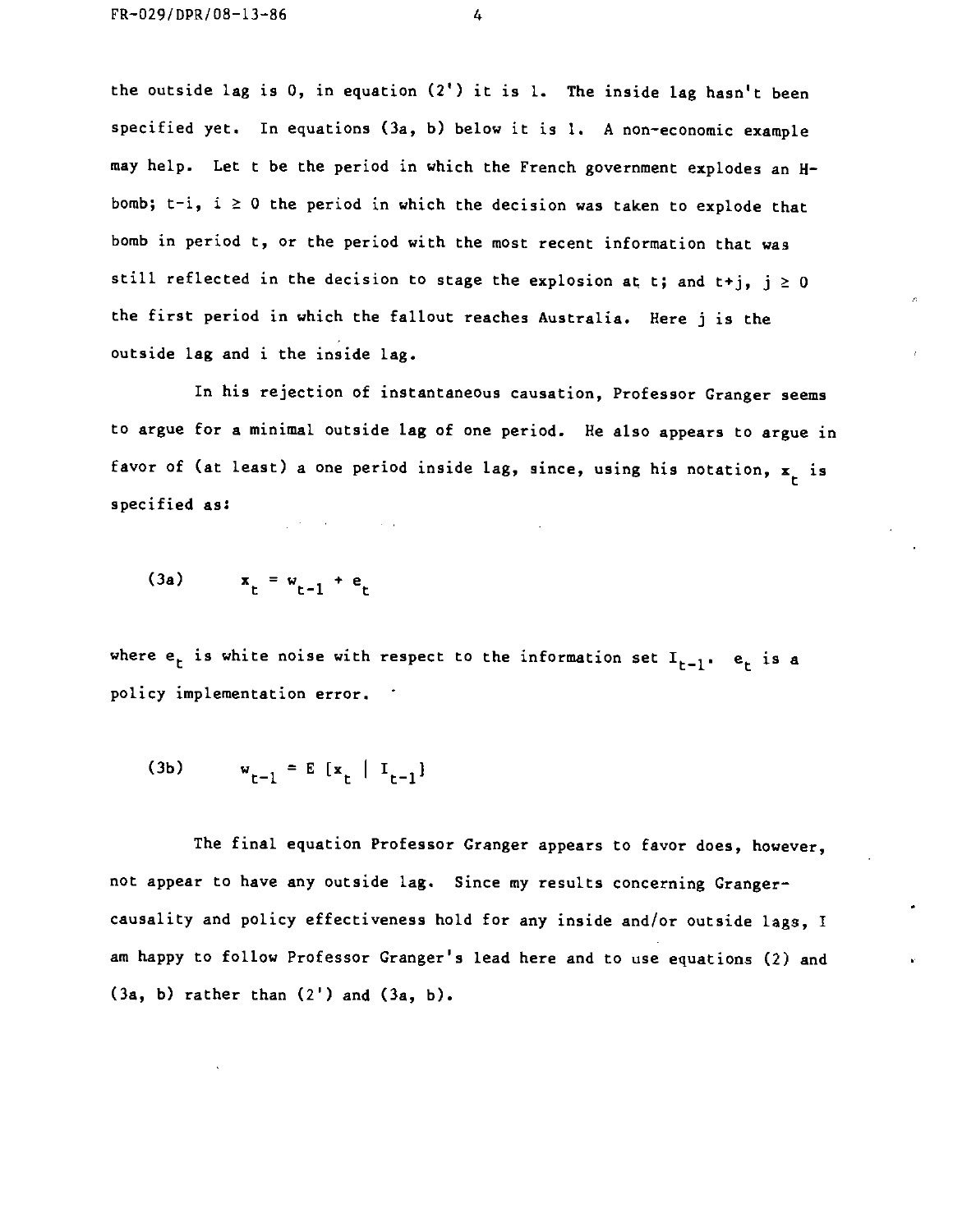# Granger—causaLity and Policy Effectiveness in a "Realistic" Setting

Private agents in period t have the information set  $\Omega_r$  which contains  $y_{r-i}$  and  $x_{r-i}$ , i  $\geq 0$ . The government in period t has the information set  $I_t$ , which contains  $y_{t-i}$ ,  $x_{t-i}$  and  $z_{t-i}$ ,  $i \ge 0$ .  $z_t$  is the vector of extra information available to the government. Let  $Y'_t \equiv (y'_t, z'_t)$ .  $Y_t$  is governed by equation (2) or, partitioning all vectors and matrices conformably,

(4) 
$$
\begin{bmatrix} v_t \\ z_t \end{bmatrix} = \begin{bmatrix} A_{11} & A_{12} \\ A_{21} & A_{22} \end{bmatrix} \begin{bmatrix} v_{t-1} \\ z_{t-1} \end{bmatrix} + \begin{bmatrix} c_1 \\ c_2 \end{bmatrix} x_t + \begin{bmatrix} u_{1t} \\ u_{2t} \end{bmatrix}
$$

=  $[u_{1t}^{\dagger} u_{2t}^{\dagger}]$  is a white noise disturbance vector. It is orthogonal to  $\Omega_{t-1}$ and therefore also to  $I_{t-1}$ 

The policy rule is given by  $(3a,b)$ , where  $e_t$  is orthogonal to  $I_{t-1}$ (but not necessarily to  $\Omega_{r-1}$ ).

Furthermore, using my own notation,

(5) 
$$
w_{t-1} = g(I_{t-1}, t-1) + \epsilon_{t-1}^{\prime}
$$

 $\epsilon_{t-1}^{\dagger}$  is orthogonal to  $I_{t-1}$  (but not necessarily to  $\Omega_{t-1}$ ). It reflects "uncertain and changing policy objectives."

Equation (5) can aLso be rewritten as in equation (7) of Cranger (1986).

$$
(6a) \t w_{t-1} = f(\Omega_{t-1}, t-1) + \varepsilon_{t-1}
$$

$$
(6b) \qquad \epsilon_{t-1} = \epsilon_{t-1}' + \epsilon_{t-1}''
$$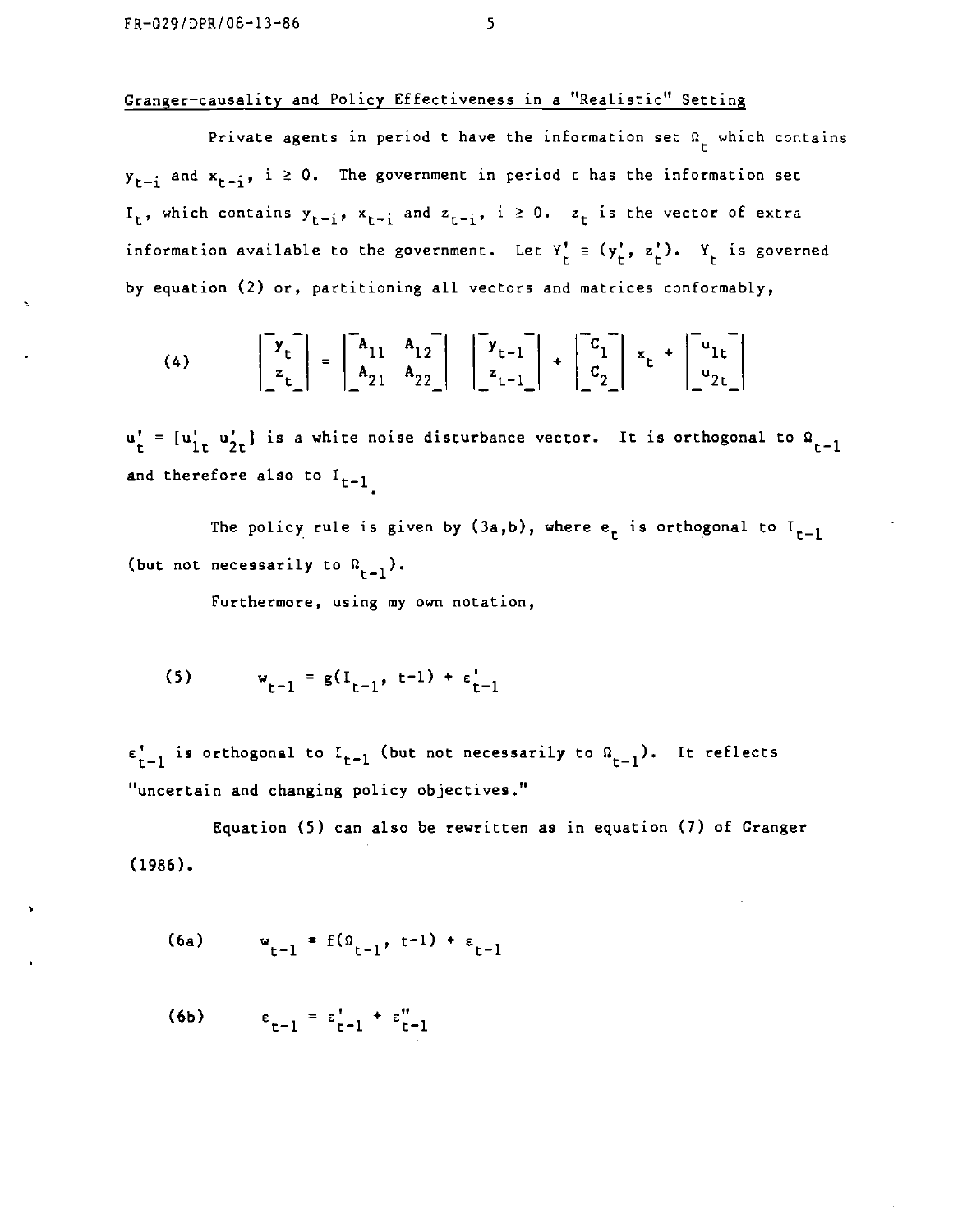where

(6c) 
$$
\epsilon_{t-1}^0 = g(I_{t-1}, t-1) - f(a_{t-1}, t-1)
$$

 $\varepsilon_{r-1}^{\prime\prime}$  reflects the extra information available to the government. It is orthogonal to  $I_{t-1}$  but not necessarily to  $\Omega_{t-1}$ .

It's obviously true that if the public estimates an equation such as (4) from just the  $y_t$  and  $w_t$  or  $x_t$ , then the instrument vector generated by (3a,b) and (5) or by (3a,b) and (6a,b,c) will contain information about the  $z_{\tau}$ that are unobserved by the public. Cranger causality tests involving just y and x may therefore incorrectly attribute the incremental predictive power over y of the omitted variables z to the x variables. The term "incorrectly" in the previous sentence means incorrectly as Granger-causality tests, that is incorrectly as tests of "incremental predictive content" [Schwert (1979)]. Even if this familiar omitted variables problem is absent, correctly conducted Cranger—causality tests wilt not be informative about the government's scope for influencing or controlling the  $y_t$  (or  $Y_t$ ) through the  $x_t$ .

This becomes clear once we do the Granger-causality test correctly for  $Y_r$  and  $x_r$ . For simplicity, let the  $g(I_{r-1}, t-1)$  function in (5) be a time-invariant linear function G of  $Y_{r-1}$ , i.e.

$$
\mathbf{u}_{t-1} = \mathbf{G} \mathbf{Y}_{t-1} + \epsilon_{t-1}^{\mathbf{I}}
$$

where G is a constant matrix and  $\varepsilon_{t-1}^{\prime}$  is orthogonal to  ${Y_{t-i}}$ ,  $i \ge 1$ . The relevant system of equations for informed Cranger—causality testing is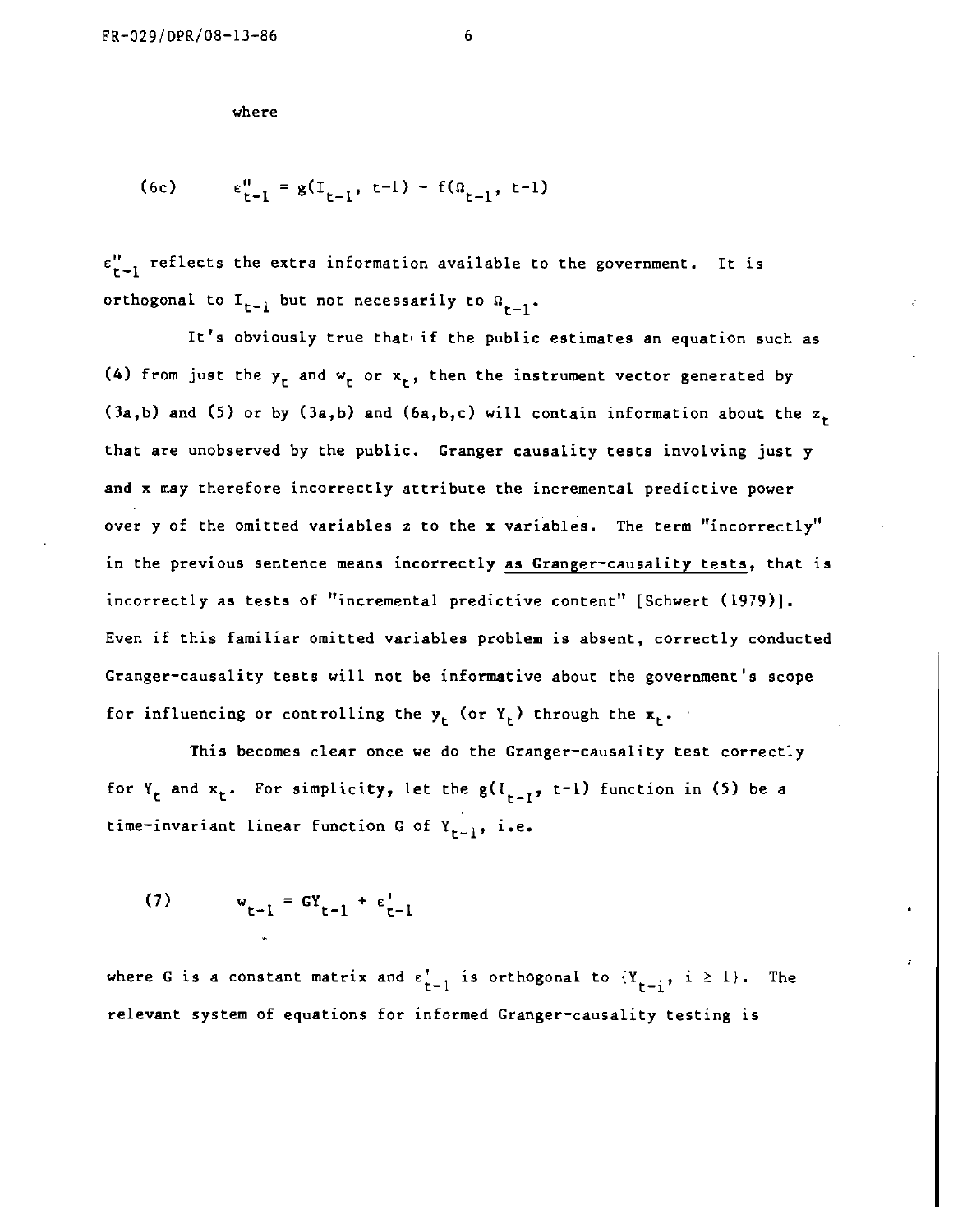(8) 
$$
Y_t = [A + CG]Y_{t-1} + C[\epsilon_{t-1}^{\dagger} + \epsilon_t] + u_t
$$

(9) 
$$
x_t = GY_{t-1} + \epsilon_{t-1}^* + e_t
$$

By assumption,  $u_t$ ,  $\varepsilon_{t-1}^t$  and  $e_t$  are all orthogonal to  $I_{t-1}$ , i.e. orthogonal to  $Y_{t-1}$ . Simple inspection will confirm the following: (i) controllers do not have perfect control of the instruments (as evidenced by the presence in (8) and (9) of  $e_t$ ); (ii) governments may use a different information set from that used by the public  $\{x_t\}$  may feed back from  $z_{t-1}$  which is not contained in  $\Omega_{t-1}$ ) and (iii) governments may have uncertain and changing policy objectives  $\{\epsilon_{t-1}^{\prime}$  is present in (8) and (9)). Nevertheless, x will fail to Granger-cause Y while, unless  $C = 0$ , x does influence Y and can be used to control Y. In addition, in this example, Y will Granger-cause x. Paraphrasing the introduction to my (1984) paper, equations (8) and (9) demonstrate that, if the value of a vector of endogenous variables is <sup>a</sup> function of current, past, and/or expected future values of a vector of policy instruments, and if the instruments are functions of current and/or lagged values of the endogenous variables (plus white noise), then the instruments won't Granger-cause the endogenous variables even though changing the policy rule may alter the dependence of the endogenous variables on their own lagged values and on the exogenous variables.

#### Conclusions

There are important practical issues and even some moderately deep conceptual issues involved in first defining and then measuring policy effectiveness. Even in models without forward—looking rational expectations,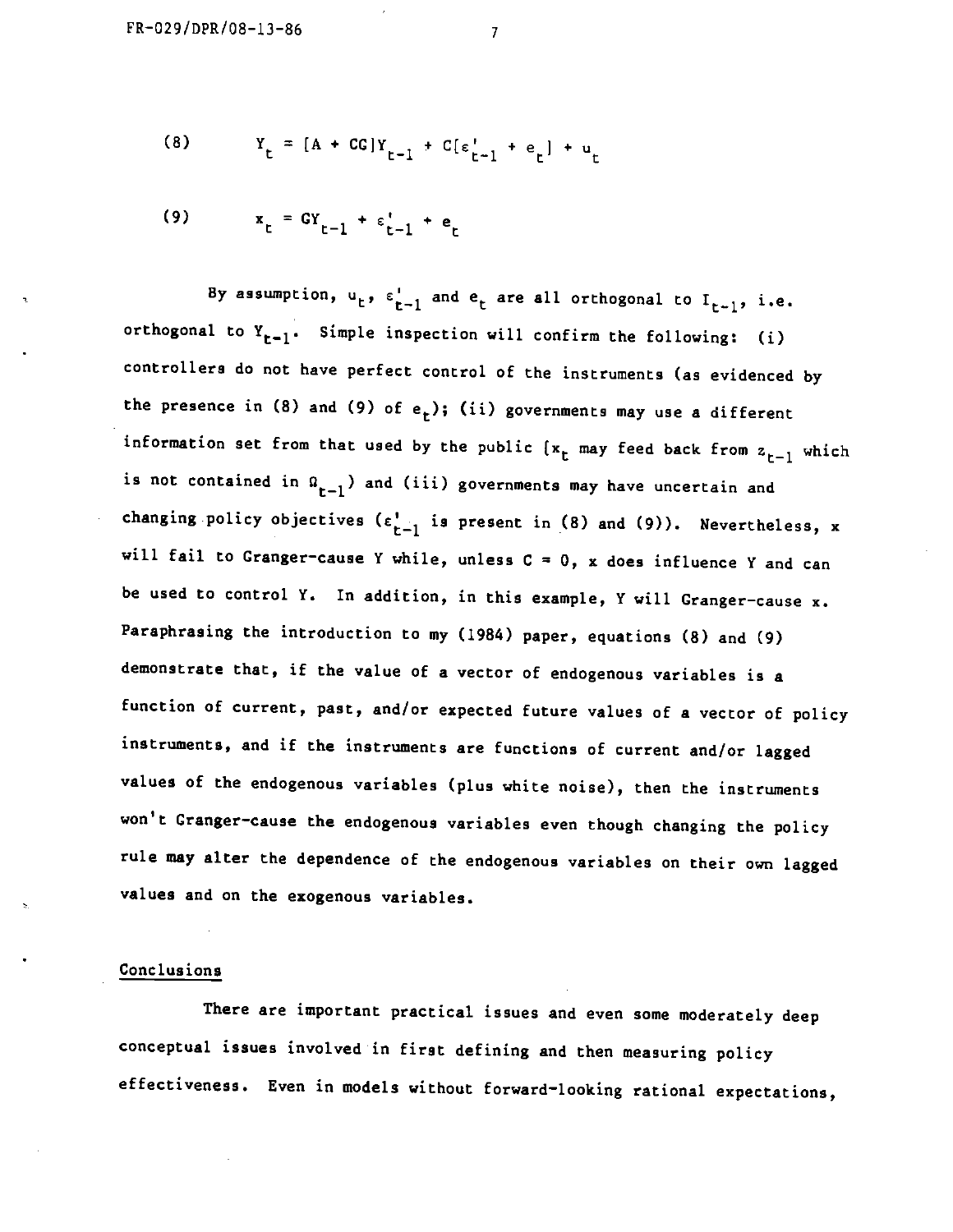policy effectiveness is a multi-dimensional concept. First one should specify the precise nature of the change in the policy rule that is being considered (whether it is a change in the known value of a coefficient in a policy feedback rule; a change in the variance of the disturbance term in the policy rule, etc.). Second, one should determine the exact nature of the changes in the joint distribution functions of the endogenous or target variables that result from the policy rule change. Does the change in the policy rule alter these conditional or unconditional means of these variables, their conditional. or unconditional variances and covariances, etc.?

In models with forward—looking rational expectations, the counterfactual to the policy experiment must be specified carefully. "Effective relative.to what?" is not answered very easily. In the most general case the counterfactual is to be thought of along the lines of the following thought experiment. Consider two economic systems, identical in all respects except for the policy rule. This policy rule may be open-loop and non—stochastic, open—loop stochastic, closed loop with only additive uncertainty or closed—loop with more general uncertainty such as random multiplicative parameters. Economic agents are endowed with more or less accurate subjective priors over current and future policy behavior, which they may update sequentially, say in Bayerian fashion, as new realizations of the policy variables are observed. "Changes in policy" here means different drawings from the "objective" policy instrument rule distribution function. Policy effectiveness is measured by differences in the realizations or distribution functions of the endogenous target variables when different drawings are made from the policy instrument rule distribution function.

This is a—historical, "alternative universes" counterfactual is not in fact different from the "historical counter—factual" which economists often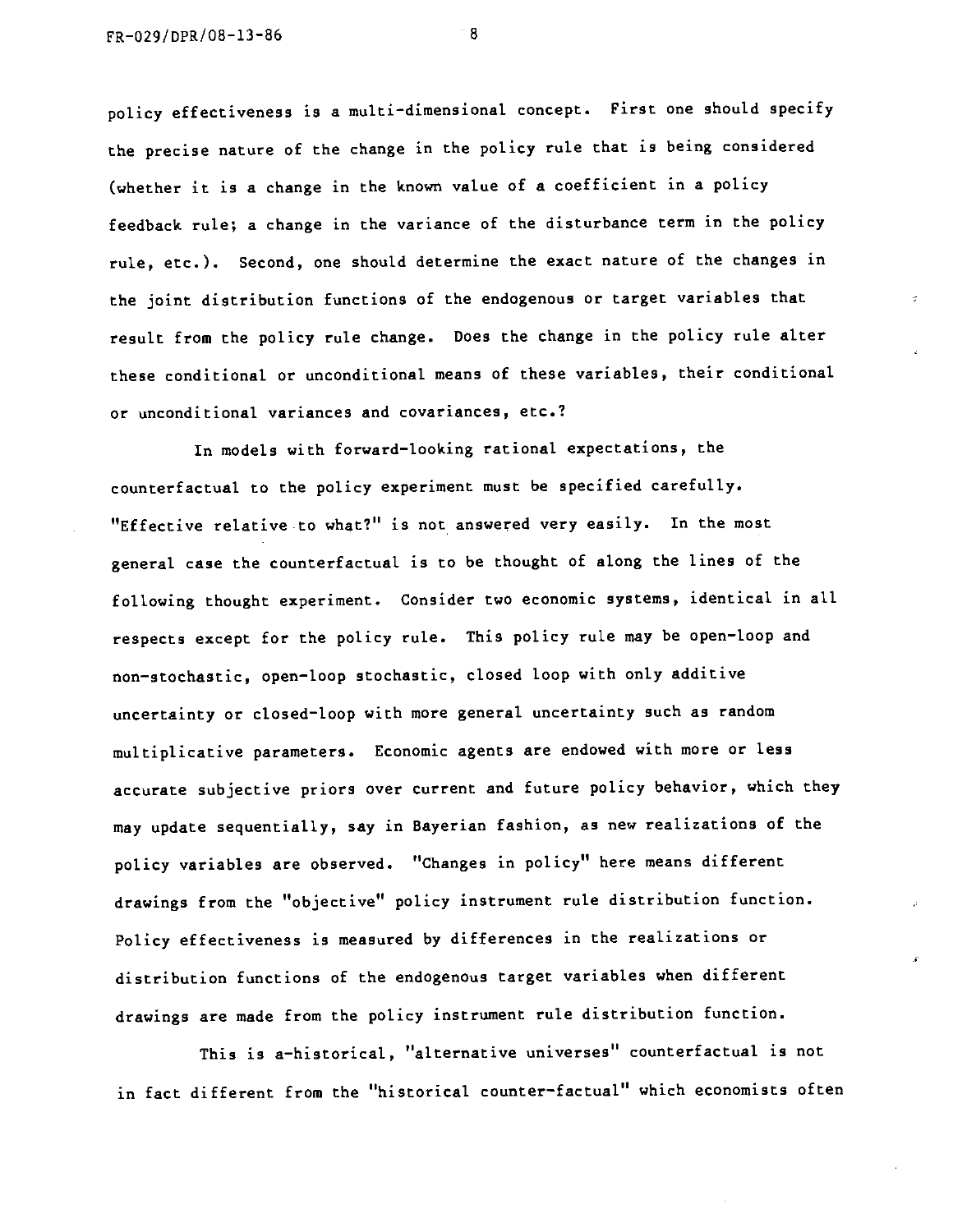appear to have in mind when discussing economic policy. The historical counterfactual asks about the consequence of changing a policy rule at a point in time rather than about differences between target variable behavior when there are differences between the poLicy ruLes during one or more periods in two otherwise identical universes. To analyse the consequences of a change in the policy rule at t' we must known when and to what extent this change was anticipated by private and government agents, the degree to which it was perceived as permanent or transitory and the degree of confidence with which these expectations were held. Providing all this information amounts to constructing the a-historical counterfactual.

This rejoinder has amplified what I established in my 1984 paper: Granger-causality tests are not in any way useful or relevant for establishing the presence or absence of policy effectiveness, even when all the technical problems associated with conducting these tests properly are absent or resolved (including any missing variables problems). For instance, if monetary and fiscal variables do not Granger—cause some real or nominal variables (such as CDP, the inflation rate or the exchange rate) this has no implications as regards the ability of the monetary and fiscal authorities to use these monetary and fiscal variables to control the economy. If the  $\cdot$ exchange rate does not Granger-cause the price level this does not mean that a devaluation won't raise the price level.

Ironically, a well-known paper by Professor Granger [1980] contains in consecutive paragraphs two statements, the first of which reflects the same confusion that prompted his response to my paper, while the second is correct.

The (incorrect) first statement occurs after a brief discussion of exogeneity.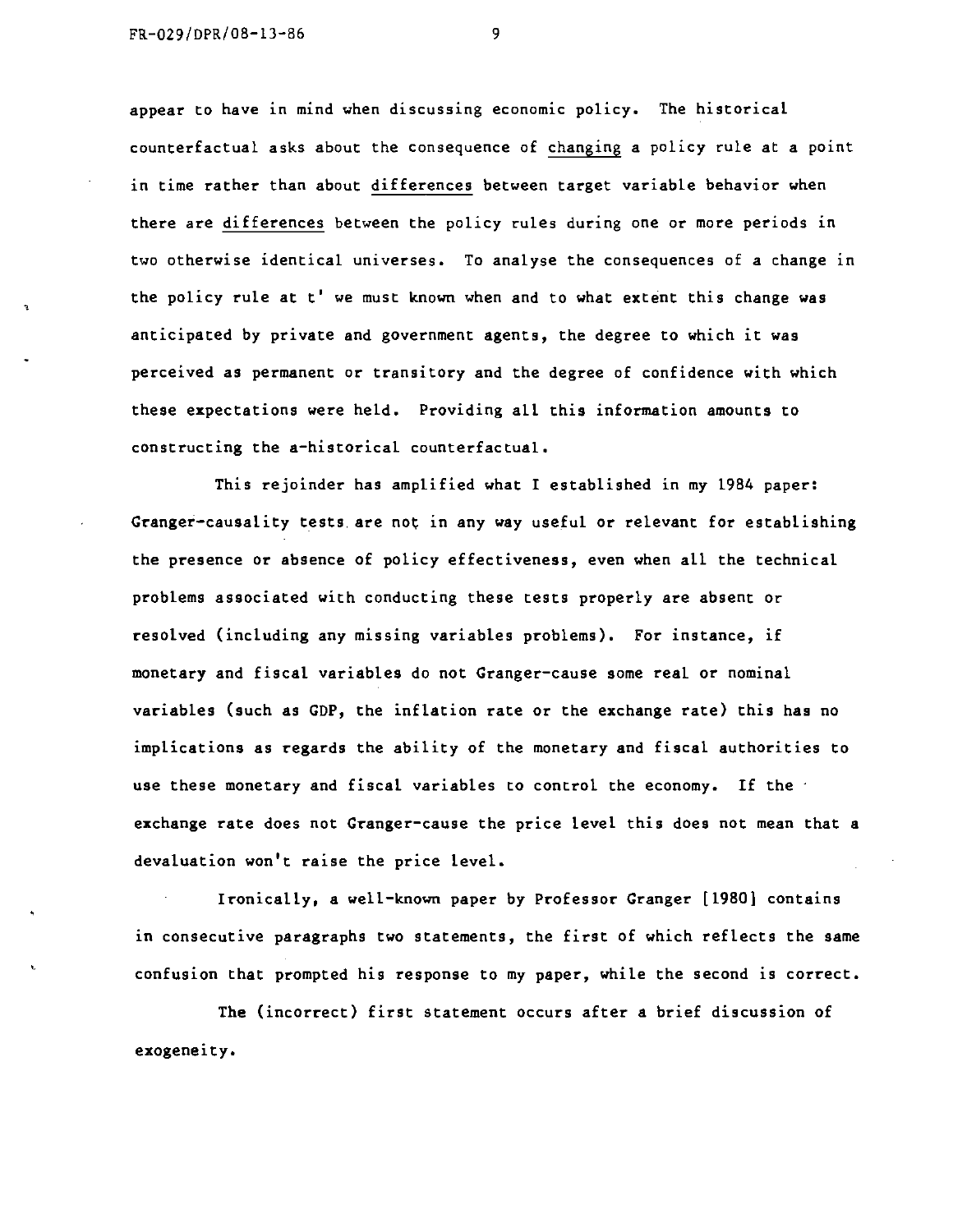"One can argue that a government controlled interest rate is in fact partLy determined by previous movements elsewhere in the economy, and so is not strictly exogenous. The true exogenous part of such a variable is that which cannot be forecast from other variables and its own past, and it follows that it is only this part that has any policy impact." (Cranger [1980], p. 350, italics added).

The non-sequitur in the last sentence parallels Professor Granger's misunderstanding of the relation between testing for Cranger—causality and for policy effectiveness.

For a policy variable or instrument to have impact or be effective, it is neither necessary nor sufficient that a change in the rule governing the instrument makes the actual behavior of the target variables different from what was expected. Rather, both actual and expected behavior should be different from what they would have been absent the change in the rule. It is perfectly sensible, e.g. to analyze policy (in)effectiveness issues using a deterministic model. Granger—causality tests of course only make sense in non—deterministic models.

The (correct) second statement occurs immediately following the first.

"It is also worth pointing out that controllability is a much deeper property than causality, in my opinion, although some writers have confused the two concepts. If Y causes X, it does not necessarily mean that Y can be used to control X." (Cranger, 1980, p.351).

Both my paper and this rejoinder are no more than amplifications of this statement.